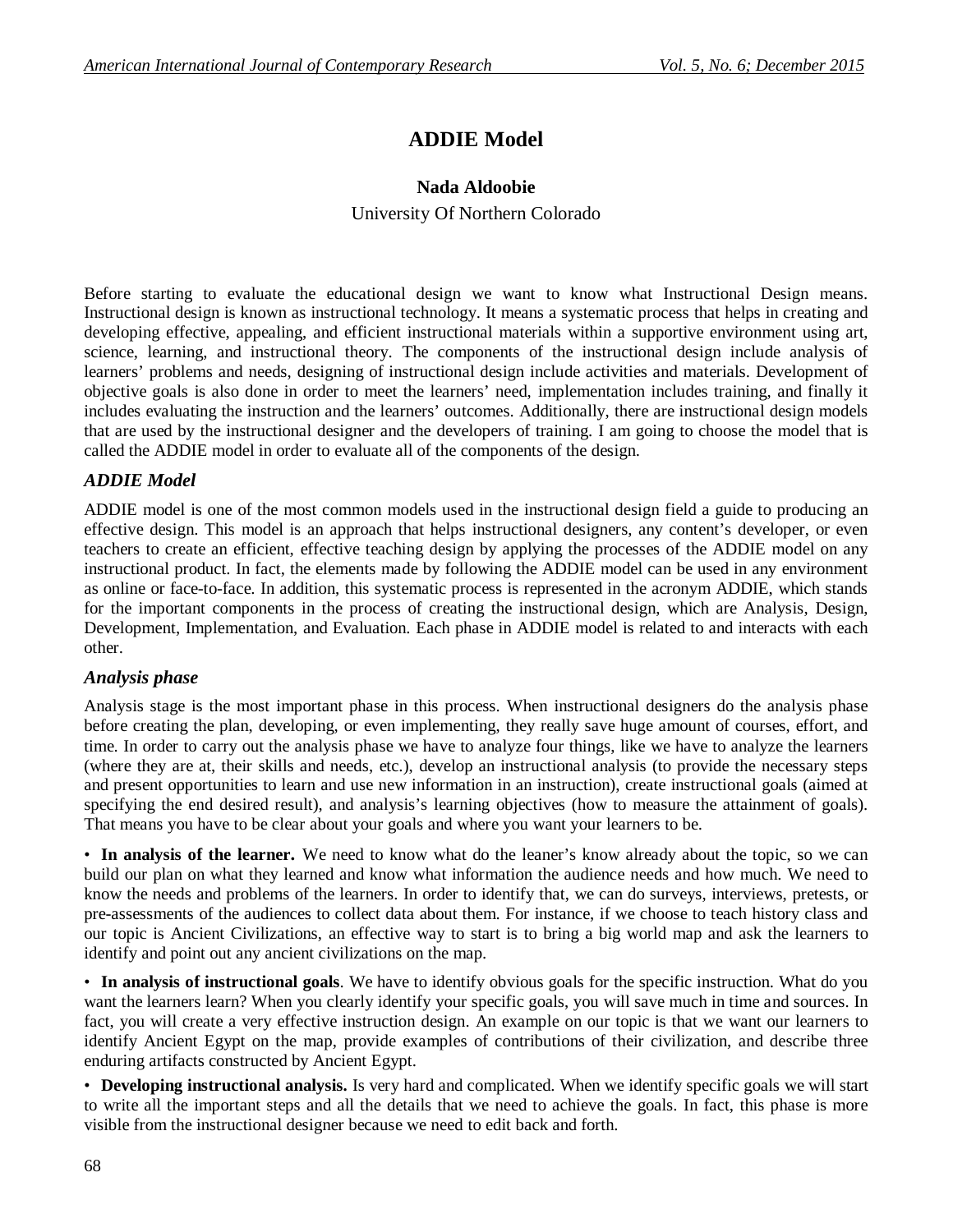• For example, what do we want our learners to learn about Ancient Egyptian civilization? Where it was located? When did Ancient Egyptian civilization start and when it ended? What were the major dynasties of Pharaohs? And what did they do? What were contributions of ancient Egyptians to the world?

• **In developing learning objectives.** We have to be more specific. In this phase, we define what our learners should be able to do when the instruction is finished. Additionally, the formalized aspects are skills, behavior and knowledge. Objectives need to specify an observable measureable behavior that indicates attainment of the goal, that specify the level of accuracy that needs to be attained, and that describes the conditions under which the assessment is given (i.e., the materials or context). For example, we can write our learning objectives in this way: by the end of this instruction the audiences/learners (she or he) should be able to mark correct answers at an 80% accuracy level on a multiple choice test. In order to fill this blank you have to be very specific when you choose your verbs such as, explain, describe, demonstrate, etc. For example, by the end of this instruction the audiences/learners (she or he) should be able to identify where the Ancient Egyptian civilization is located with 100% accuracy level when given a world map.

## *Design phase*

Design phase is the next step in ADDIE model. This phase is really about applying the instruction. In fact, the instructional designer in this step thinks about how design instruction can really be effective in ways that facilitate people's learning and interaction with the materials you create and provide. Furthermore, in design phase the instructional designer evolves and focuses on designing assessment for (his/her) topic, select a form of the course, and creating their own instructional strategy.

- **An assessment's design.** Assessing your learner's outcomes on your subject is very necessary but before, that it is important to know how you will assess these outcomes when you are working on your instructional design. To do the assessment effectively, you must use the data that you already collected from the former stage, which is Analysis phase. Along with that, make sure that your assessment is strongly related to the content and context. Also, when you write your assessments make sure your tasks or questions are written well, so there is no mistake or misunderstanding that might lead to confusion by the learners. For instance, if your topic is about Ancient Egyptian civilization, do not talk about modern civilizations or ancient civilizations that have nothing to do with Ancient Egypt.
- **Select a form of the course.** The second part of the form of your course is to choose a delivery system. Form's course means how you are going to represent your materials about the topic. In fact, there are many formats you can use in order to deliver the content; for instance, lecture in the classroom, online over the Internet, self-based workbook, etc. or in course that integrates many methods. That means you have to select the form of the course that match your design assessment. For example, if the learners are going to take tests by using their own laptop, the effective way then is to select the form of the course that allows the learners to use their own laptop. For example, give the learners a chance to research about the pyramids using their own laptop.
- **Creating instructional strategy.** After you have finished the assessment's design and created the form for the class, we will start creating the strategies for the instructional design. Truly, the course strategy is a combination of many methods to help the learners understand the topic (for instance, lectures, discussions, reading, and activities, etc.). An example might be a website that has links to guest speakers or experts (such as Zawi Hawass, the foremost Egyptologist currently in Egypt), to other websites or to activities that the learner can engage in to practice the ideas and skills being presented, such as a matching of terms to their definitions.

In addition, when we work on creating the strategies we have to consider motivating our learners, so they can recognize the importance of our topic.

For example, if I want teach the students about using the Photoshop program, a good way to motivate them is to explain that they can use this program to make their own photo in a professional work. We must not forget to clarify the objectives of our course so the learners can see the elements of our strategies. This means we have to use words that describe observable and measurable behaviors and outcomes. Also, you have to make sure that you do not include unnecessary information in your topic to avoid making your learners confused or lost and we must include examples to clarify the information. For instance, I provide an example about each phase and step that I talked about in order to provide additional clarification.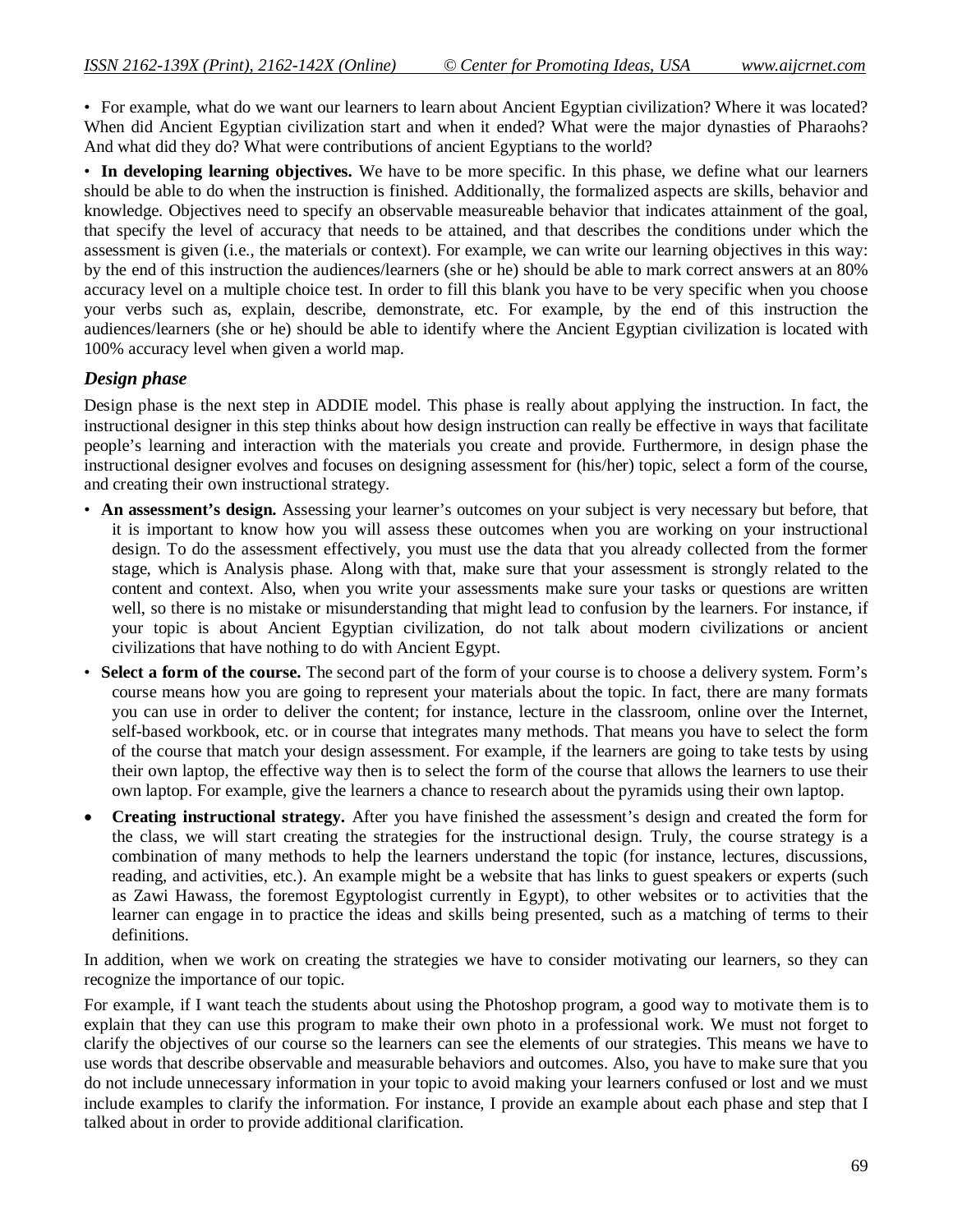Another important point as well, to give the students chances in your instructional strategies to participate in and consider activities, but those things need to be accompanied with feedback. For example, we have an application on the iPad for preschool level that asks them to match the animals' pictures to each other. The feedback in this case will be a sound of clapping if they found the correct image or if it not they will hear a sound like oh. Each instance of the same animal picture has the same animal sound. From this feedback, the learners can recognize both the sound and the picture of the animals and additionally they will know if they did it right or wrong.

## *Development phase*

This phase depends on the first two phases, which are the analysis and the design phase. That mean, if we did these phases correctly the development will be easier. In this third phase, the instructional designers integrate the technology with the educational setting and process. Also, keep in mind the backup plan in case that the technology that we choose does not work. For example, if we consider Google research to find some information about what the word Ancient civilization means and the Internet does not work, we have a backup, which is PowerPoint presentation. Moreover, the instructional designer starts to develop and create a good quality factual sample for the instruction design, the materials of the course, and run through of the conduction of the course.

- **Create factual sample for the instruction design.** In this step we are going to create samples of our materials in order to show your work to your director and make sure that you are in the right track. For example, if we were writing a blueprint about the Ancient Egyptian civilization it is very helpful to show our learner the blueprint with our instruction strategy that we created in the previous phase (the design phase). This way, we can get (his/her) feedback about our progress and working to improve our sample. This step is important because when you get feedback from a sample of the population that the instructional design is created for, you can work smoothly and identify the weaknesses that we have without having to redo all the materials since there are some things good and other things not good that happened in them. This step helps us identify these good things and ones that need to be revised.
- **Develop the materials of the course.** After we are done from our sample and are satisfied with its design, it is time to start developing our course materials. From the activity we decide to include our instructional strategy along with our sample that we made before. Furthermore, we must pay attention to the advice and suggestions from our boss or supervisor in order to improve our materials. Moreover, we can give our review section of the course materials to a client or friend and see if there is any weakness or any comments, criticisms, and suggestions.
- **Run through the conduction of the design.** After we are done from developing course materials we are ready to start this step, which is a run through of the design, like a practice run or a pilot test. This step is the actual time to do rehearsal for our course using all materials we had created. We have to involve our friend in this step so we can treat our friend as a real learner and use the exact same conditions of the real-time as if we have to teach the learner. In this situation, it will be great if we prepare an assessment for feedback in order to help us find out weaknesses and work hard to improve it.

## *Implementation phase*

This phase is about transforming our plan into action. In order to go through this phase, we have to consider three major steps, which are training the instructors, preparing the learners, and organizing the learning environment. With these three steps we can display our course in very active and authentic ways to achieve the implementation phase.

• **Training the instructors.** Working to train the instructors is a very important process in the implementation phase because sometime the person who is training is not the one who creates the instructional materials. For example, if I get a job that allows me to create materials for a history class, I need to finish developing all the previous phases, which were analysis, design, and development phases. It is time to train the teachers on materials, course objectives, multi-media, assessment, and activities I decided to include. When we train the faculty before the actual course starting, they will become aware and understand all of the materials. Even more, they are going to be more comfortable using it.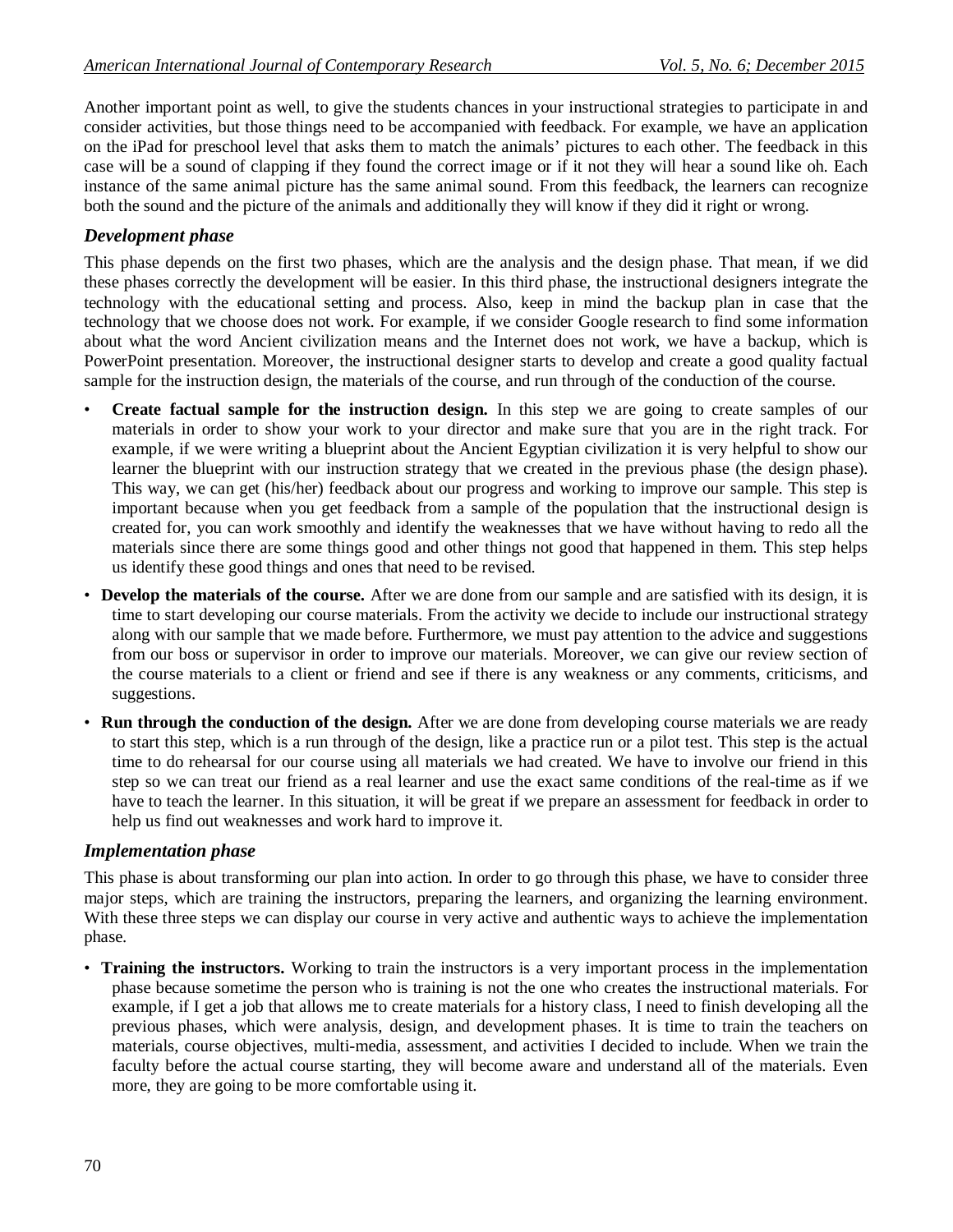- **Prepare the learners.** Since we did training for our faculty or the instructors, we need to move on to the next process of the implementation phase, which is preparing our learners for the instruction that we developed. Along with preparing the learners, we want to be sure that these learners have all materials, tools, and knowledge to contribute to the course or the class. For instance, for a course in education technology will start we want to make sure that the learners are familiar with the information about this course such as when and where the course will be, how many credits this class accounts for, what software is necessary, etc.  $\Box$
- **Organizing the learning environment.** The last process in the implementation phase is coordinating the learner's space. In fact, this is not just to be sure that there are classes available to teach this class or be able to provide chairs, tables and white board. For example, if I am the instructor and my course is going to be about Using Photoshop as a Professional, I need to make sure that the class I choose has a lab and all computers will include Photoshop program, along with making sure that this program is working. We provide this step because it will help achieve the delivery of the course without any issues. Also, the instructors should prepare all handouts and the extra materials they might use during the class time. Furthermore, the instructors need to prepare all materials (he/she) needs in order to deliver the content like markers or checks. If the instructors are prepared with all these details they are going to focus only in delivering the content and experience.

## *Evaluation Phase*

The final process in ADDIE model is Evaluation phase. It is very important to evaluate each step in order to make sure that we achieve our goals using the instructional design and materials to meet the learner needs. Additionally, when we talk about evaluation, we talk about two types of evaluation, which are formative evaluation and summative evaluation. First, formative evaluation is a continuing process that we do as we are working on our instructional materials in each phase on ADDIE model. There are three basic processes of formative evaluation, which are one to one, small evaluation group, and trial in the field. When we evaluate, we want to choose learners that have similar features to our real learners and evaluate the materials based on that.

• **One to one formative evaluation.** This process of evaluation is based on evaluating each material we used in order to see if this material was effective and identifying the strength and the weaknesses of our materials and working to improve it. For example, if I want to teach the learners basic information about how to create slides show on PowerPoint program, I may use a short presentation about this topic. After finishing showing the leaner's this presentation, I will ask them some important questions to make sure if this presentation was effective, like is this presentation was clear? What you understand from it? Finally, I will let them start creating their own slide using PowerPoint. Now, if I would like to write an assessment it must be clear.

• **Small evaluation group.** When we are done from making changes based on what we discovered during one to one stage of evaluation, the next stage will be making a small group evaluation. This stage is evaluating the effectiveness and achievement of the changes that we made in the previous one to one stage. Another point as well, is the importance of observing if the activities work well for the group situation. Also, we are looking for the assessment of these activities to be lucid, effective, and practicable. Even more, to make this stage of evaluation more effective, we need to carefully choose different subpopulations that entirely represent our groups of learners in the course. For instance, choose a group of students that know how to use basic information about Photoshop program and another group of students that do not know that much about it.

• **Formative evaluation on trial in field.** When we finished those two evaluation strategies, now we are ready for real-time rehearsal for all activities that we included in our instructional design. In this case, we need to prepare environments similar to the real environment of our course, as well as one to one and small evaluation of groups. This stage needs to be clear, effective, and practicable in order to finish this evaluation and the content and our instruction design be ready to deliver.

• **The second type of evaluation is summative evaluation.** It is very important to use summative because this type of evaluation helps us to see the real value for our instructional design when the whole instruction for the course is finished. With the summative evaluation we can evaluate the learners' outcomes as well as the effectiveness of all of the components of the design after the students complete the course or design. In fact, we can create specific assessment questions that make the students display how they classify the instruction from strongly disagree, disagree, natural, agree, to strongly agree. For example, how do you feel about the textbook that we used in this course. So the answer will be limited to these choices strongly disagree, natural, agree, strongly agree.